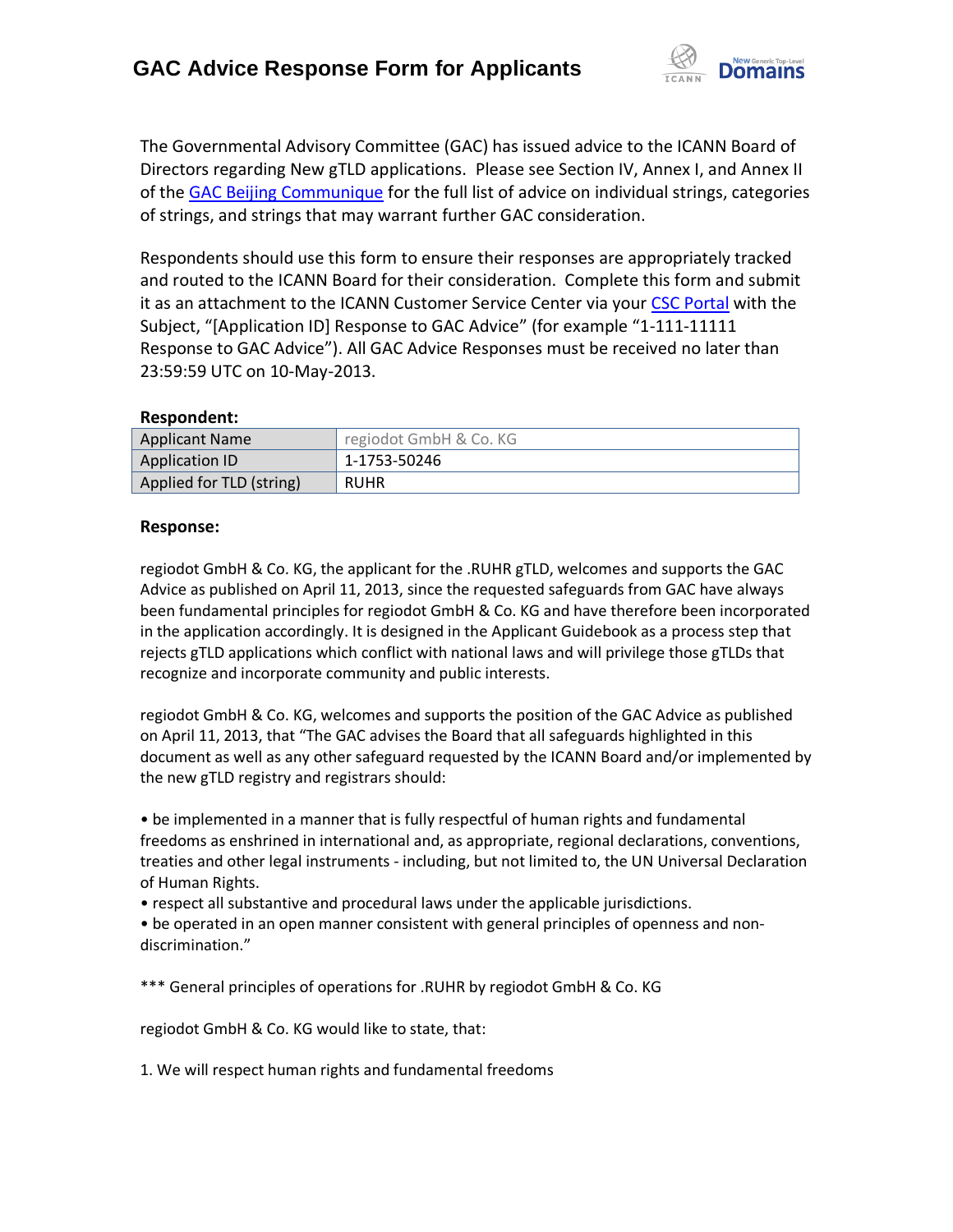## **GAC Advice Response Form for Applicants**



We fully support human rights and fundamental freedoms of mankind, this includes but is not limited to the UN declaration of rights . In this respect we would like to emphasize two principles of the UN declaration of rights:

- Everyone is entitled to all the rights and freedoms set forth in this Declaration, without distinction of any kind.

- Article 19: Everyone has the right to freedom of opinion and expression; this right includes freedom to hold opinions without interference and to seek, receive and impart information and ideas through any media and regardless of frontiers.

2. We will respect national laws

We require our registrars and registrants to comply with all applicable laws, including those that relate to privacy, data collection, consumer protection (including in relation to misleading and deceptive conduct), disclosure of data, and financial disclosures."

3. We will operate the TLD in an open manner consistent with general principles of openness and non‐discrimination

The fundamental goals of the Introduction of New gTLDs are:

- The new gTLD program will create a means for prospective registry operators to apply for new gTLDs, and create new options for consumers in the market.

- To foster diversity, encourage competition, and enhance the utility of the DNS.

- ICANN expects a diverse set of applications for new gTLDs, including IDNs, creating significant potential for new uses and benefit to Internet users across the globe.

We fully support these goals with the underlying principles of openness and non-discrimination and which will lead to greater choice and diversity for consumers based on competition among registries.

\*\*\* Detailed commitments by regiodot GmbH & Co. KG for .RUHR based on General Safeguards

regiodot GmbH & Co. KG, the applicant for the .RUHR top-level domain, will implement as already stated in the application the following safeguards in a manner that (i) is fully respectful of human rights and fundamental freedoms as enshrined in international and, as appropriate, regional declarations, conventions, treaties and other legal instruments – including, but not limited to, the UN Universal Declaration of Human Rights, (ii) respects all substantive and procedural laws under the applicable jurisdictions, and (iii) the gTLD be operated in an open manner consistent with general principles of openness and non‐discrimination. The safeguards will be subject to contractual oversight.

The Safeguards are in detail:

1. WHOIS verification and checks - regiodot GmbH & Co. KG will conduct checks on a statistically significant basis to identify registrations in its gTLD with deliberately false, inaccurate or incomplete WHOIS data at least twice a year. Registry operators will weigh the sample towards registrars with the highest percentages of deliberately false, inaccurate or incomplete records in the previous checks. regiodot GmbH & Co. KG will notify the relevant registrar of any inaccurate or incomplete records identified during the checks, triggering the registrar's obligation to solicit accurate and complete information from the registrant.